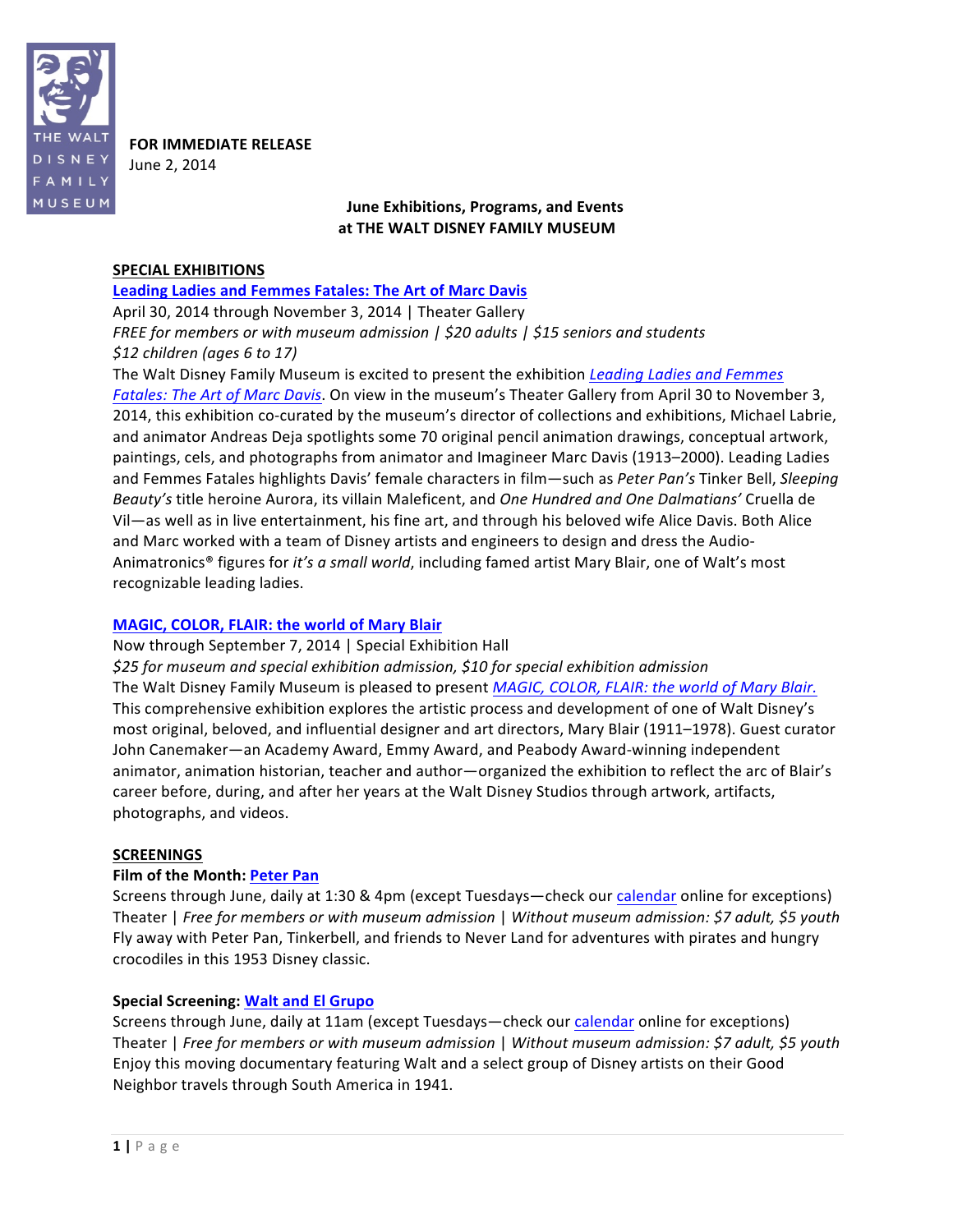# **DISCUSSIONS**

#### SPOTLIGHT TALKS | Happy Birthday, Donald Duck!

Friday–Sunday, June 27–29 | 11am, 1 & 3pm | Location TBA *Free with\$museum admission*

In celebration of his 80th birthday, join us for a discussion about Donald Duck! A museum educator will guide you through Donald's story and introduce you to the talented artists who brought him to life in "exasperating," yet lovable, detail.

### **TALK | The Golden-Disney Legacy**

Saturday, June 28 | 3–4:30pm | Theater

*Members:* \$18 adult | Non-members: \$20 adult | \$15 youth

Many of the most beloved Golden Books were illustrated by artists who had worked at The Walt Disney Studios, including Mary Blair, John Hench, Gustave Tenggren, and Al Dempster. Their work would live on to influence a new generation of illustrators. Historian Charles Solomon and Golden Books/Random House editorial director Diane Muldrow discuss the art and artists of the golden era of Golden Books and their ongoing influence.

### **CLASSES"& ACTIVITIES**

### **OPEN STUDIO** | **Color, Tone, and Mood**

Sunday, June 1| 1–4pm | Learning Center

Free for members or with museum admission

Learn the techniques for effectively influencing the overall mood of a scene through color use and dark vs. light tones. Follow along through guided demonstrations to help you create your own color palette for various moods and emotions.

This activity is presented in conjunction with special exhibition *MAGIC, COLOR, FLAIR: the world of Mary Blair*

# **LITTLE OPEN STUDIO** Storytime and Watercolor

Saturday, June 7 & 14 | 10-Noon | Learning Center

Free for members or with museum admission

Let's explore the many wonders of color and water! Using the wonderful watercolors of Mary Blair as an inspiration, we will use stamps, brushes, and even fingers and toes to paint away the morning! This activity is presented in conjunction with special exhibition *MAGIC, COLOR, FLAIR: the world of Mary Blair*.

# **OPEN STUDIO | Illustrating the Story**

Saturday–Sunday, June 7–8 & 14–15 | 1–4pm | Learning Center

Free for members or with museum admission

Taking inspiration from the Little Golden Books of Mary Blair's design, learn the skills to layout and balance text to illustration as a children's book illustrator would. Apply these techniques to key moments of your own short story.

This activity is presented in conjunction with special exhibition *MAGIC, COLOR, FLAIR: the world of Mary Blair*.

# **OPEN"STUDIO | Stop"Motion"Animation**

Sunday, June 22 & 29 | 1-4pm | Learning Center Free for members or with museum admission